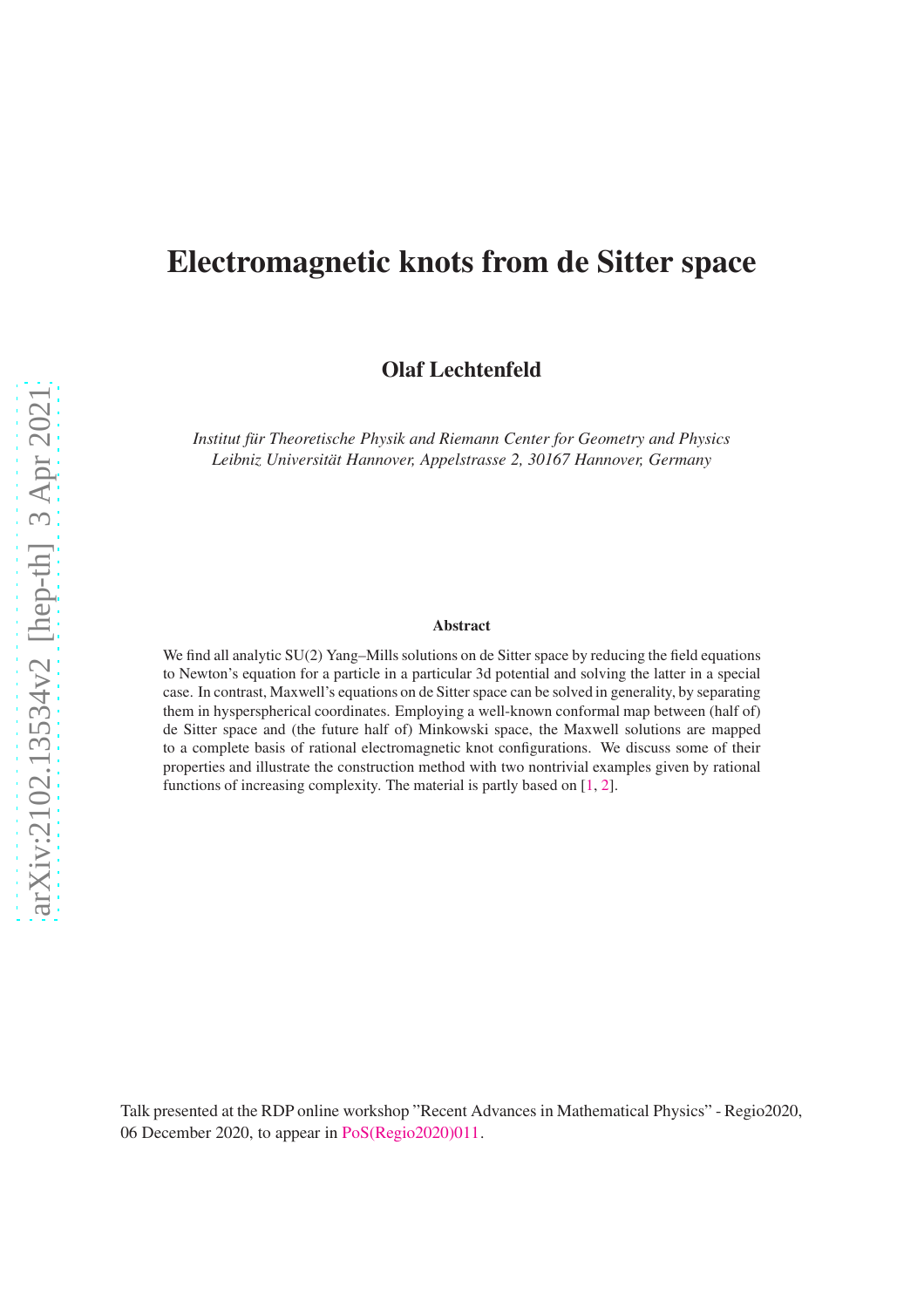#### 1 Description of de Sitter space

Four-dimensional de Sitter space is a one-sheeted hyperboloid (of radius  $\ell$ ) in  $\mathbb{R}^{1,4} \ni \{Z_0, Z_1, \ldots, Z_4\}$ given by

$$
-Z_0^2 + Z_1^2 + Z_2^2 + Z_3^2 + Z_4^2 = \ell^2.
$$
 (1)

Constant  $Z_0$  slices are 3-spheres of varying radius, yielding a parametrization of dS<sub>4</sub>  $\supset$  { $\tau$ ,  $\omega_A$ } as

$$
Z_0 = -\ell \cot \tau \qquad \text{and} \qquad Z_A = \frac{\ell}{\sin \tau} \omega_A \quad \text{for} \quad A = 1, ..., 4
$$
  
with  $\tau \in \mathcal{I} := (0, \pi) \qquad \text{and} \qquad \omega_A \omega_A = 1.$  (2)

The details of the embedding  $\omega_A : (\chi, \theta, \phi) \ni S^3 \hookrightarrow \mathbb{R}^4$  are irrelevant. The Minkowski metric

$$
ds^{2} = -dZ_{0}^{2} + dZ_{1}^{2} + dZ_{2}^{2} + dZ_{3}^{2} + dZ_{4}^{2}
$$
\n(3)

induces on  $dS<sub>4</sub>$  the metric

$$
ds^{2} = \frac{\ell^{2}}{\sin^{2}\tau} \left( -d\tau^{2} + d\Omega_{3}^{2} \right) \quad \text{with} \quad d\Omega_{3}^{2} \quad \text{for} \quad S^{3} \,, \tag{4}
$$

showing that  $dS_4$  is conformally equivalent to a finite cylinder  $\mathcal{I} \times S^3$ .

# 2 Reduction of Yang–Mills to matrix equations

We wish to find solutions to the Yang–Mills (and Maxwell) equations on de Sitter space. Due to their conformal invariance in four spacetime dimensions, we may also study the problem on the finite Minkowskian cylinder  $\mathcal{I} \times S^3$ .

The gauge potential taking values in a Lie algebra g can always be chosen as

$$
\mathcal{A} = X_a(\tau, \omega) e^a \qquad \text{on} \quad \mathcal{I} \times S^3 \tag{5}
$$

where  $X_a \in \mathfrak{g}$ , and  $\{e^a, a = 1, 2, 3\}$  is a basis of left-invariant one-forms on  $S^3 \simeq SU(2)$ , with

$$
de^{a} + \varepsilon^{a}_{\;bc} e^{b} \wedge e^{c} = 0 \qquad \text{and} \qquad e^{a} e^{a} = d\Omega_{3}^{2} \,. \tag{6}
$$

There is no  $d\tau$  component because we picked the temporal gauge  $A_{\tau} = 0$ . In terms of the  $S^3$ coordinates  $(a, i, j, k = 1, 2, 3$  and  $B, C = 1, 2, 3, 4$ ) these one-forms can be constructed as

$$
e^{a} = -\eta_{BC}^{a} \omega_{B} d\omega_{C} \quad \text{where} \quad \eta_{jk}^{i} = \varepsilon_{jk}^{i} \quad \text{and} \quad \eta_{j4}^{i} = -\eta_{4j}^{i} = \delta_{j}^{i} \,. \tag{7}
$$

Dual to the  $e^a$  are the left-invariant vector fields

<span id="page-1-0"></span>
$$
R_a = -\eta_{BC}^a \omega_B \frac{\partial}{\partial \omega_C} \qquad \Rightarrow \qquad [R_a, R_b] = 2 \varepsilon_{abc} R_c \tag{8}
$$

generating the right multiplication on SU(2), so that an arbitrary function  $\Phi$  on  $S^3$  obeys

$$
d\Phi(\omega) = e^a R_a \Phi(\omega). \tag{9}
$$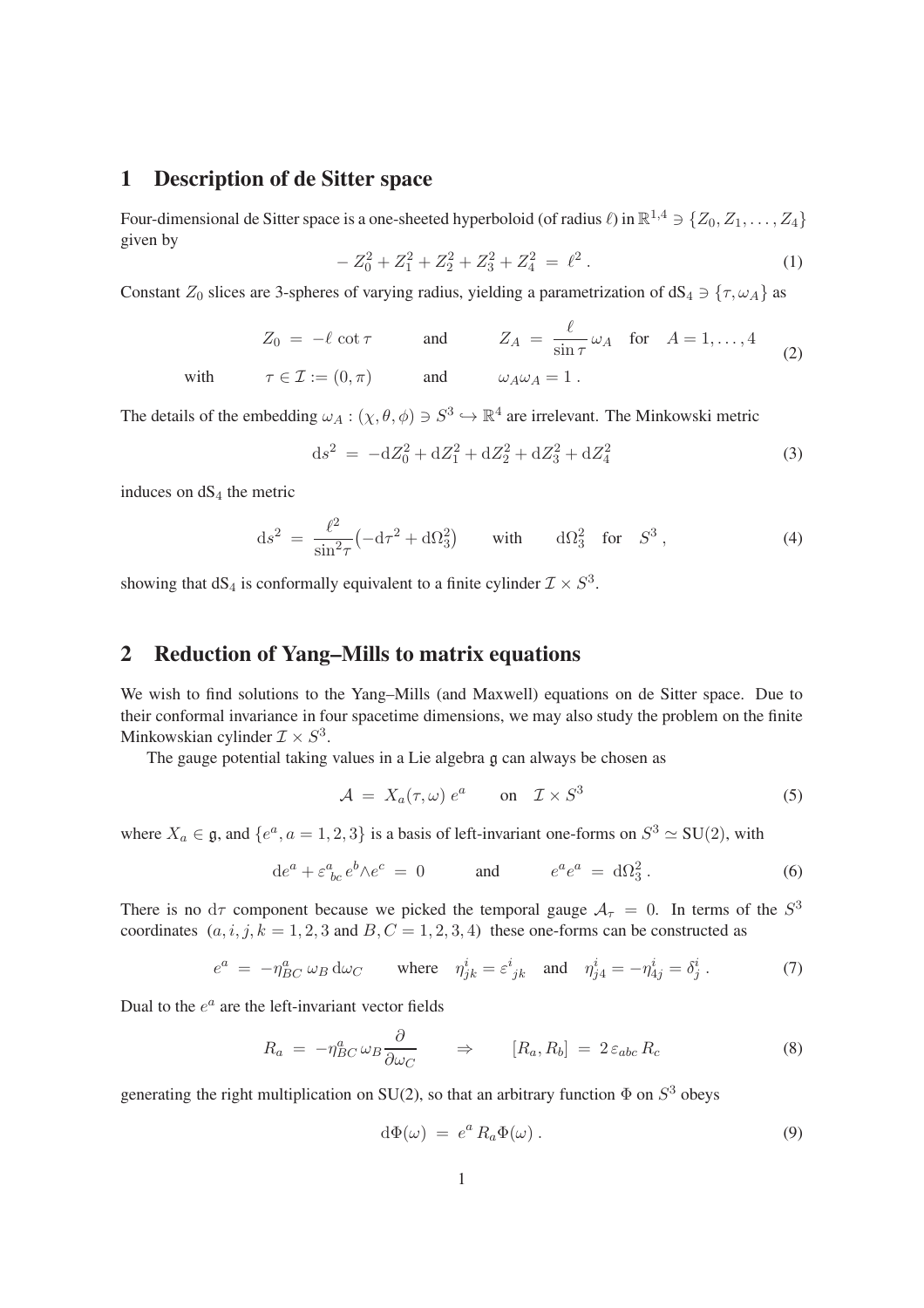The full SO(4) isometry group of  $S^3$  is generated by left-invariant  $R_a$  and right-invariant  $L_a$ . In this language, the gauge field two-form becomes  $(\dot{X}_a \equiv \frac{d}{d\tau} X_a)$ 

$$
\mathcal{F} = \mathcal{F}_{\tau a} e^{\tau} \wedge e^{a} + \frac{1}{2} \mathcal{F}_{bc} e^{b} \wedge e^{c}
$$
  
= 
$$
\dot{X}_{a} e^{\tau} \wedge e^{a} + \frac{1}{2} (R_{[b} X_{c]} - 2\varepsilon_{bc}^{a} X_{a} + [X_{b}, X_{c}]) e^{b} \wedge e^{c},
$$
 (10)

where we define  $R_{[b}X_{c]} = R_bX_c - R_cX_b$ , and the Yang–Mills Lagrangian reads

$$
\mathcal{L} = \frac{1}{8} \text{tr} \mathcal{F}_{\mu\nu} \mathcal{F}^{\mu\nu} = -\frac{1}{4} \text{tr} \mathcal{F}_{\tau a} \mathcal{F}_{\tau a} + \frac{1}{8} \text{tr} \mathcal{F}_{ab} \mathcal{F}_{ab}
$$
  
= 
$$
-\frac{1}{2} \text{tr} \left\{ \frac{1}{2} \dot{X}_a \dot{X}_a - 2X_a X_a + \varepsilon_{abc} X_a D_{[b} X_{c]} - \frac{1}{4} (D_{[a} X_{b]}) (D_{[a} X_{b]}) \right\}
$$
(11)

with the short-hand  $D_a := R_a + X_a$ . The Yang–Mills equations using [\(8\)](#page-1-0) then take the form

<span id="page-2-1"></span>
$$
\ddot{X}_a = -4 X_a + 2 \epsilon_{abc} R_{[b} X_{c]} + R_b R_{[b} X_{a]} + 3 \epsilon_{abc} [X_b, X_c] \n+ 2[X_b, R_b X_a] - [X_b, R_a X_b] - [X_a, R_b X_b] - [X_b, [X_a, X_b]] \n= -4 X_a + 2 \epsilon_{abc} R_b X_c + R_b R_b X_a - R_a R_b X_b + 3 \epsilon_{abc} [X_b, X_c] \n+ 2[X_b, R_b X_a] - [X_b, R_a X_b] - [X_a, R_b X_b] - [X_b, [X_a, X_b]]
$$
\n(12)

with the Gauss law

<span id="page-2-2"></span>
$$
R_a \dot{X}_a + [X_a, \dot{X}_a] = 0.
$$
 (13)

#### 3 Yang–Mills configurations on de Sitter space

The simplest Yang–Mills solutions are most symmetric. To obtain them, let us impose SO(4) symmetry by setting  $X_a(\tau, \omega) = X_a(\tau)$ . The Yang–Mills equations then become ordinary matrix differential equations [\[3,](#page-11-2) [4,](#page-11-3) [5\]](#page-11-4),

$$
\ddot{X}_a = -4 X_a + 3 \varepsilon_{abc} [X_b, X_c] - [X_b, [X_a, X_b]] \quad \text{and} \quad [X_a, \dot{X}_a] = 0. \quad (14)
$$

These three coupled ordinary differential equations for the three matrix functions  $X_a(\tau)$  are still too complicated. However, for the gauge group SU(2), these equations admit some analytic solutions. So let us choose a spin-j representation of  $g = su(2)$  and introduce the three SU(2) generators  $T_a$ ,

$$
[T_b, T_c] = 2 \varepsilon_{bc}^a T_a
$$
 and  $tr(T_a T_b) = -4C(j) \delta_{ab}$  for  $C(j) = \frac{1}{3} j(j+1)(2j+1)$ . (15)

A simple ansatz for the matrices  $X_a$  is

$$
X_1 = \Psi_1 T_1
$$
,  $X_2 = \Psi_2 T_2$ ,  $X_3 = \Psi_3 T_3$  with  $\Psi_a = \Psi_a(\tau) \in \mathbb{R}$ . (16)

The resulting simplification of Yang–Mills Lagrangian density,

$$
\mathcal{L} = 4C(j)\left\{\frac{1}{4}\dot{\Psi}_a\dot{\Psi}_a - (\Psi_1 - \Psi_2\Psi_3)^2 - (\Psi_2 - \Psi_3\Psi_1)^2 - (\Psi_3 - \Psi_1\Psi_2)^2\right\},\tag{17}
$$

suggests an interpretation of  $\{\Psi_a\}$  as the coordinates of a Newtonian particle in  $\mathbb{R}^3$  moving in a potential

<span id="page-2-0"></span>
$$
\frac{1}{2}\mathcal{V}(\Psi) = (\Psi_1 - \Psi_2\Psi_3)^2 + (\Psi_2 - \Psi_3\Psi_1)^2 + (\Psi_3 - \Psi_1\Psi_2)^2.
$$
 (18)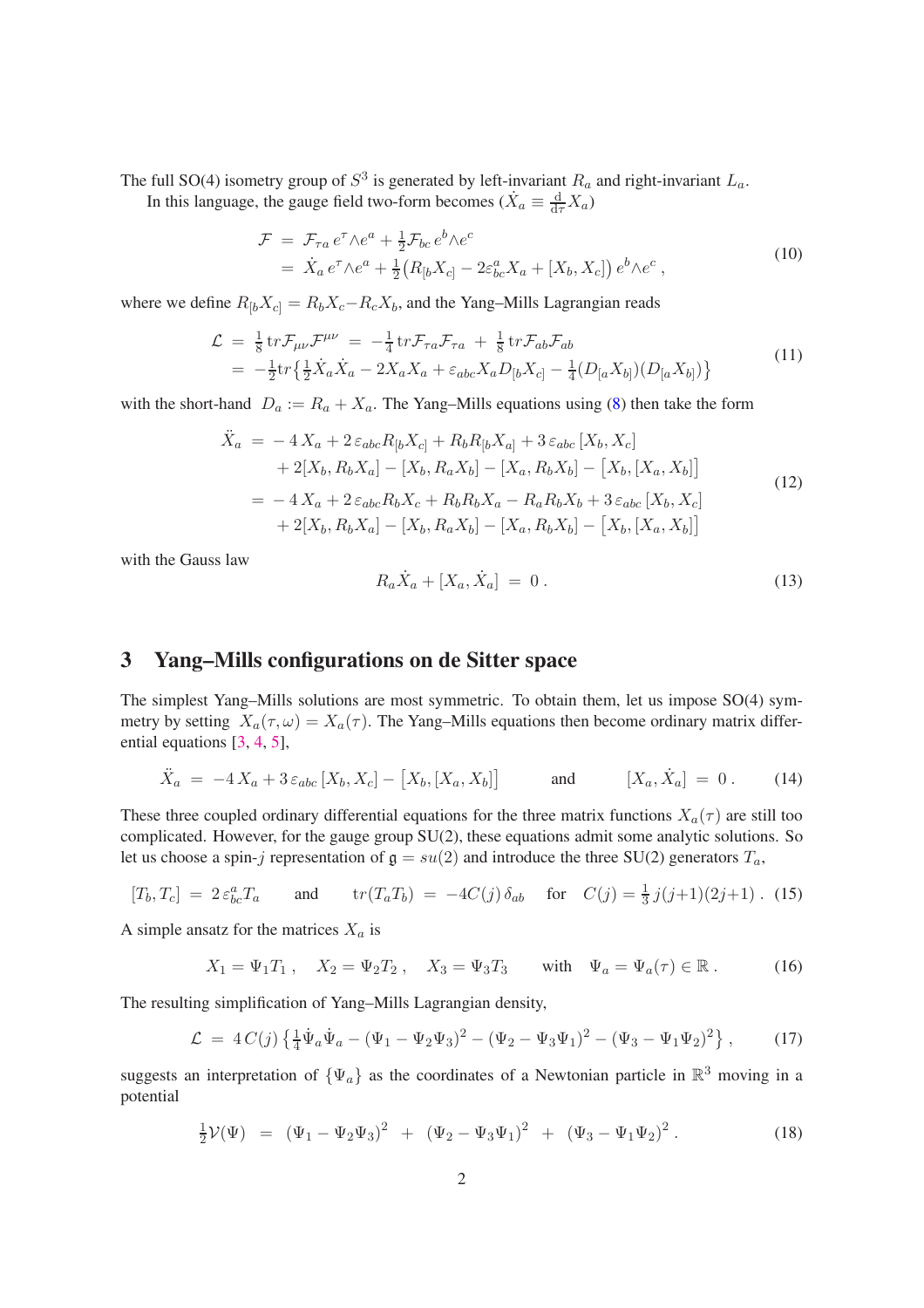

Figure 1: Contours of the Newtonian potential in [\(18\)](#page-2-0).

The only analytic nonabelian solutions come from

$$
\Psi_1 = \Psi_2 = \Psi_3 =: \Psi
$$
 with  $\ddot{\Psi} = 16 \Psi (\Psi - 1)(2\Psi - 1)$ , (19)

leading to elliptic functions  $\Psi(\tau)$ , except for the special cases  $\Psi(\tau) = 0$  or 1 (the vacuum),  $\Psi(\tau) =$ 1  $\frac{1}{2}$  (the sphaleron), and the bounce solution in the double-well potential. The corresponding gauge potential takes the simple form

$$
\mathcal{A} = \Psi(\tau) g^{-1} \mathrm{d}g \qquad \text{for} \quad g: S^3 \xrightarrow{1:1} \mathrm{SU}(2) \,, \tag{20}
$$

and the SU(2) color electric and magnetic fields are

$$
\mathcal{E}_a = \mathcal{F}_{\tau a} = \dot{\Psi} T_a \quad \text{and} \quad \mathcal{B}_a = \frac{1}{2} \varepsilon_{abc} \mathcal{F}_{bc} = 2 \Psi (\Psi - 1) T_a \,. \tag{21}
$$

Their total de Sitter energy and action is finite and proportional to double-well energy. These analytic Yang–Mills configurations are related to Minkowski-space solutions found in the seventies [\[6,](#page-11-5) [7,](#page-11-6) [8\]](#page-11-7) (for a review from this period, see [\[9\]](#page-11-8)). Their stability, however, has been analyzed only recently [\[10\]](#page-11-9).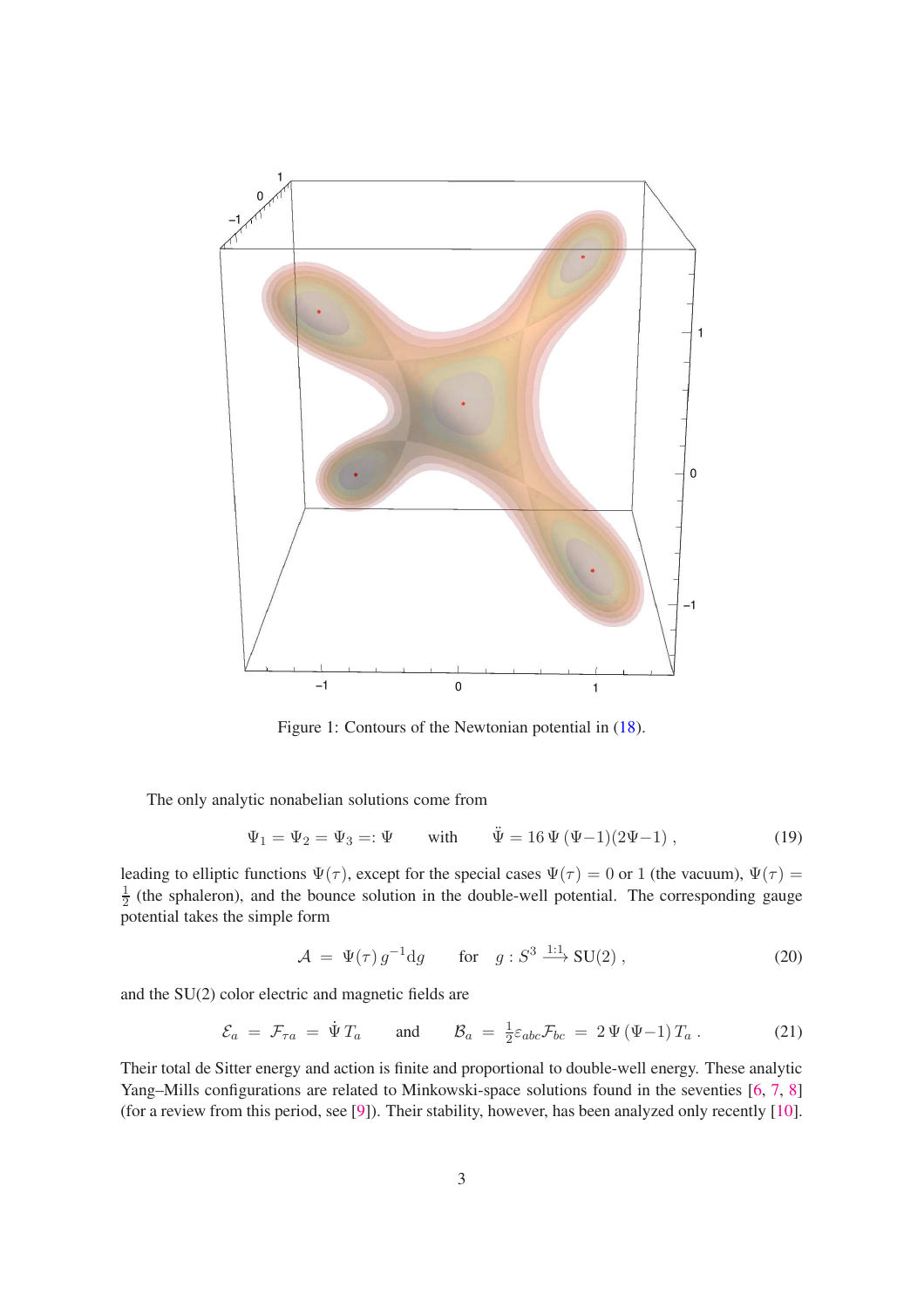# 4 All Maxwell solutions on de Sitter space

The other analytic solutions to  $(12)$  and  $(13)$  are abelian, i.e. excite only a single direction in isospin space. In this case we can drop the matrix valuedness and treat the  $X_a$  as real functions. Dropping all commutator terms, the Yang–Mills equations [\(12\)](#page-2-1) turn into the linear Mawell equations,

<span id="page-4-0"></span>
$$
\ddot{X}_a = (R^2 - 4)X_a + 2\varepsilon_{abc}R_bX_c \tag{22}
$$

where  $R^2 \equiv R_b R_b$  is the laplacian on  $S^3$ , and we refined the temporal gauge to the Coulomb gauge

$$
\mathcal{A}_{\tau} = 0 \qquad \text{and} \qquad R_a X_a = 0 \,, \tag{23}
$$

which takes care of the Gauss law.

The coupled wave equations [\(22\)](#page-4-0) may be completely solved by separation of variables. Seeking factorized complex basis solutions [1](#page-4-1)

$$
X_a(\tau,\omega) = Z_a(\omega) e^{i\Omega \tau}, \qquad (24)
$$

one learns that the frequency  $\Omega$  only depends on the SO(4) spin  $2j \in \mathbb{N}_0$ ,

$$
- R^2 Z_a^j(\omega) = 2j(2j+2) Z_a^j(\omega) \qquad \Rightarrow \qquad ((\Omega^j)^2 - 4(j+1)^2) ((\Omega^j)^2 - 4j^2) = 0 , \qquad (25)
$$

where the second factor appears only for  $j \ge 1$ . The basis solutions  $Z_a^j$  to the linear system come in two types and carry two further labels  $m$  and  $n$  [\[1\]](#page-11-0):

• type I: 
$$
j \ge 0
$$
,  $m = -j, ..., +j$ ,  $n = -j-1, ..., j+1$ ,  $\Omega^{j} = \pm 2(j+1)$   
\n
$$
Z_{+}^{j;m,n} = \sqrt{(j-n)(j-n+1)/2} Y_{j;m,n+1}
$$
\n
$$
Z_{3}^{j;m,n} = \sqrt{(j-n+1)(j+n+1)} Y_{j;m,n}
$$
\n
$$
Z_{-}^{j;m,n} = -\sqrt{(j+n)(j+n+1)/2} Y_{j;m,n-1}
$$
\n(26)

• type II :  $j \ge 1$ ,  $m = -j, ..., +j$ ,  $n = -j+1, ..., j-1$ ,  $\Omega^{j} = \pm 2j$ 

<span id="page-4-3"></span>
$$
Z_{+}^{j;m,n} = -\sqrt{(j+n)(j+n+1)/2} Y_{j;m,n+1}
$$
  
\n
$$
Z_{3}^{j;m,n} = \sqrt{(j+n)(j-n)} Y_{j;m,n}
$$
  
\n
$$
Z_{-}^{j;m,n} = \sqrt{(j-n)(j-n+1)/2} Y_{j;m,n-1}
$$
\n(27)

where  $Z_{\pm} = (Z_1 \pm iZ_2)/\sqrt{2}$ , and the hyperspherical harmonics

$$
Y_{j;m,n}(\omega)
$$
 with  $m, n = -j, -j+1, ..., +j$  and  $2j = 0, 1, 2, ...$  (28)

are characterized by [2](#page-4-2)

$$
-\frac{1}{4}R^2Y_{j;m,n} = j(j+1)Y_{j;m,n} \quad \text{and} \quad \frac{1}{2}R_3Y_{j;m,n} = nY_{j;m,n}. \tag{29}
$$

 ${}^{1}Z_{a}(\omega)$  is not to be confused with the ambient-space coordinates  $Z_{A}$ .

<span id="page-4-2"></span><span id="page-4-1"></span><sup>&</sup>lt;sup>2</sup>The label *m* is the eigenvalue of  $\frac{1}{2}L_3$ .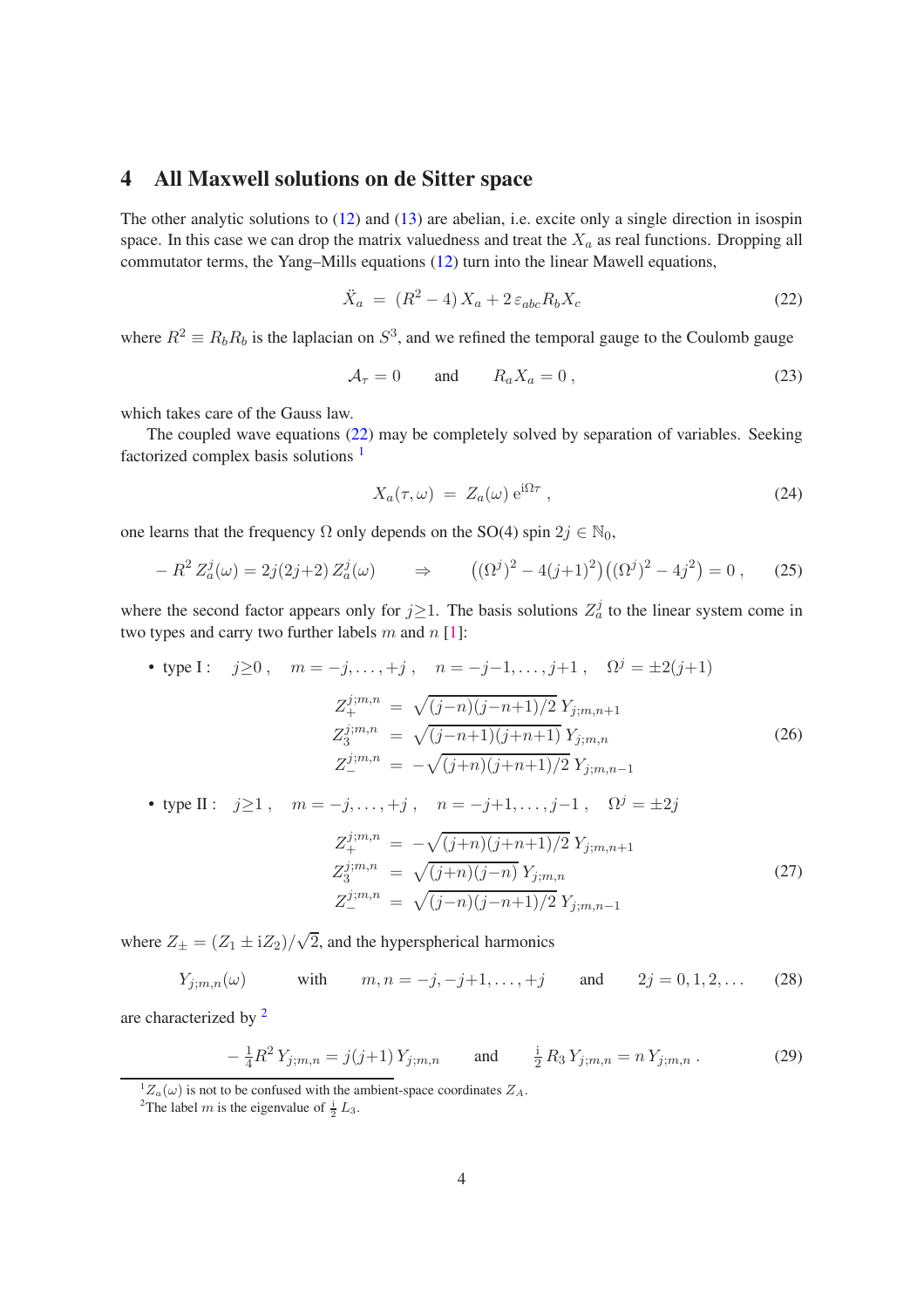Hence, the general real Maxwell solution  $A = X_a(\tau, \omega) e^a$  is a linear combination with

$$
X_a(\tau,\omega) = \sum_{jmn} \left\{ c_{j;m,n}^{\mathbf{I}} Z_{a\,\mathbf{I}}^{j;m,n}(\omega) e^{2(j+1)\,\mathbf{i}\tau} + c_{j;m,n}^{\mathbf{II}} Z_{a\,\mathbf{II}}^{j;m,n}(\omega) e^{2j\,\mathbf{i}\tau} + \text{c.c.} \right\}.
$$
 (30)

Each complex solution yields two real ones (real part and imaginary part). We count  $2(2j+1)(2j+3)$ real type-I solutions and  $2(2j+1)(2j-1)$  real type-II solutions (j>1), which add up to  $4(2j+1)^2$ solutions for  $j>0$  and 6 solutions for  $j=0$ , as it should. Constant solutions ( $\Omega = 0$ ) are not allowed; the simplest ones are  $j=0$  type I or  $j=1$  type II. The most general  $j=0$  configuration is

$$
X_a^{(j=0)} = \left\{c_{0,0,-1} \frac{1}{\sqrt{2}} \begin{pmatrix} 1\\-i\\0 \end{pmatrix} + c_{0,0,0} \begin{pmatrix} 0\\0\\1 \end{pmatrix} - c_{0,0,+1} \frac{1}{\sqrt{2}} \begin{pmatrix} 1\\i\\0 \end{pmatrix} \right\} e^{2i\tau} + \text{c.c.} \tag{31}
$$

The parity inversion, which interchanges left and right invariance, relates spin  $j$  type I solutions with spin  $j+1$  type II solutions, swopping labels m and n. Finally, electromagnetic duality is realized by shifting  $|\Omega^j|\tau$  by  $\pm \frac{\pi}{2}$ , which produces from a solution A a dual solution  $\mathcal{A}_D$ . We shall now see that this basis of Maxwell solutions relates to so-called electromagnetic knots in Minkowski space.

## 5 Conformal mapping to Minkowski space

The  $Z_0+Z_4<0$  half of dS<sub>4</sub> is also conformally related to future Minkowski space  $\mathbb{R}^{1,3}_+\ni \{t, x, y, z\}$ ,

$$
Z_0 = \frac{t^2 - r^2 - \ell^2}{2t}, \quad Z_1 = \ell \frac{x}{t}, \quad Z_2 = \ell \frac{y}{t}, \quad Z_3 = \ell \frac{z}{t}, \quad Z_4 = \frac{r^2 - t^2 - \ell^2}{2t}
$$
  
with  $x, y, z \in \mathbb{R}$  and  $r^2 = x^2 + y^2 + z^2$  but  $t \in \mathbb{R}_+$ , (32)

since  $t \in [0,\infty]$  corresponds to  $Z_0 \in [-\infty,\infty]$  but  $Z_0 + Z_4 < 0$ . In these Minkowski coordinates,

$$
ds^{2} = \frac{\ell^{2}}{t^{2}} \left( -dt^{2} + dx^{2} + dy^{2} + dz^{2} \right).
$$
 (33)

One may cover the entire  $\mathbb{R}^{1,3}$  by gluing a second  $dS_4$  copy and using the patch  $Z_0+Z_4 > 0$ .

We shall employ the direct relation between the cylinder and Minkowski coordinates,

$$
\cot \tau = \frac{r^2 - t^2 + \ell^2}{2\,\ell\,t} \,, \quad \omega_1 = \gamma \, \frac{x}{\ell} \,, \quad \omega_2 = \gamma \, \frac{y}{\ell} \,, \quad \omega_3 = \gamma \, \frac{z}{\ell} \,, \quad \omega_4 = \gamma \frac{r^2 - t^2 - \ell^2}{2\,\ell^2} \,, \tag{34}
$$

with the convenient abbreviation

$$
\gamma = \frac{2\ell^2}{\sqrt{4\ell^2 t^2 + (r^2 - t^2 + \ell^2)^2}}.
$$
\n(35)

Since  $t = -\infty, 0, \infty$  corresponds to  $\tau = -\pi, 0, \pi$ , the cylinder gets doubled to  $2\mathcal{I} \times S^3$ , and full Minkowski space is covered by the cylinder patch  $\omega_4 \leq \cos \tau$ . The cylinder time  $\tau$  is a regular smooth function of  $(t, x, y, z)$ , but more useful will be

$$
\exp(2\mathrm{i}\,\tau) \; = \; \frac{\left[ (\ell + \mathrm{i}t)^2 + r^2 \right]^2}{4\,\ell^2 t^2 + (r^2 - t^2 + \ell^2)^2} \,. \tag{36}
$$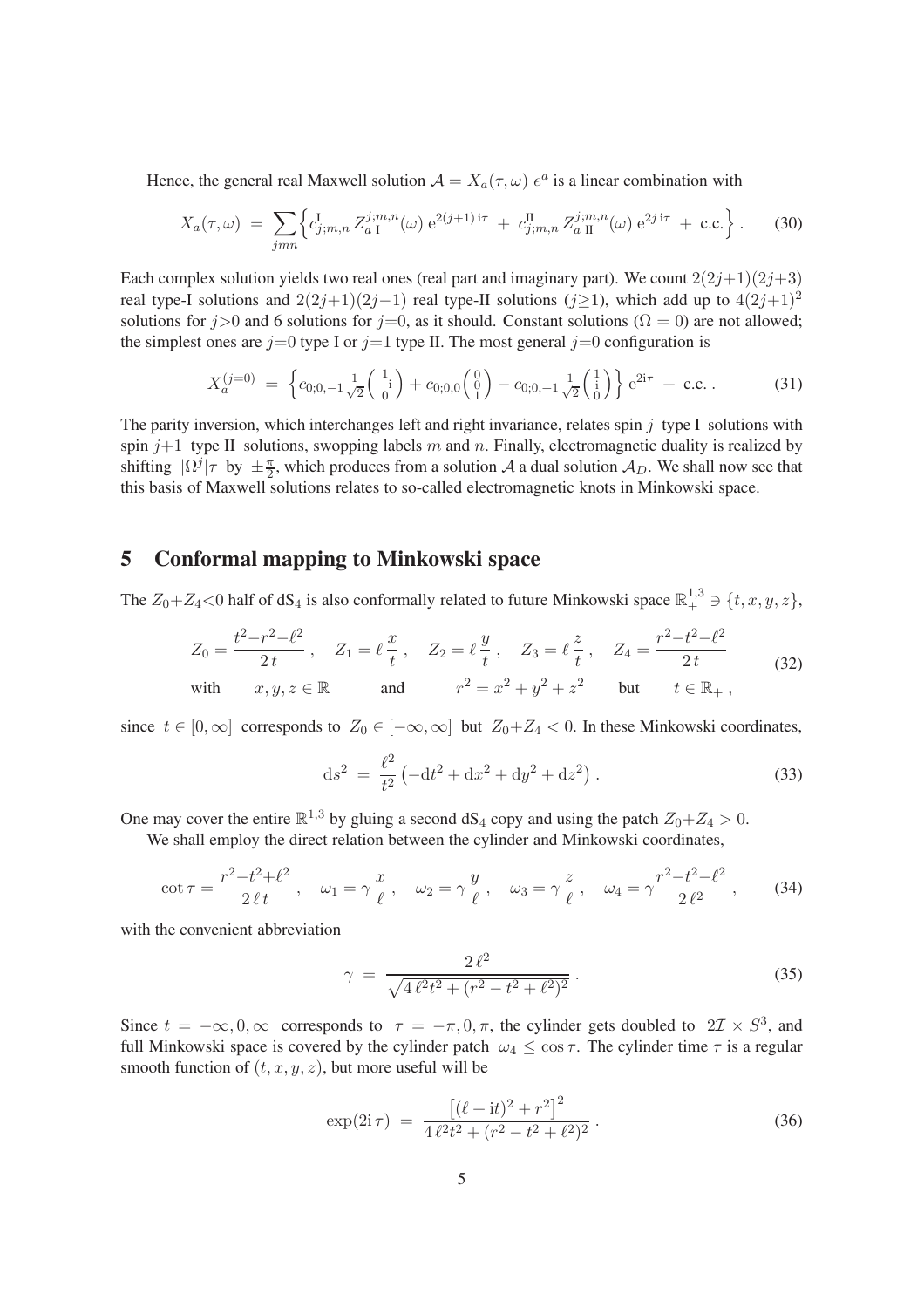

Figure 2: An illustration of the map between a cylinder  $2\mathcal{I} \times S^3$  and Minkowski space  $\mathbb{R}^{1,3}$ . The Minkowski coordinates cover the shaded area. Its boundary is given by the curve  $\omega_4 = \cos \tau$ . Each point is a two-sphere spanned by  $\omega_{1,2,3}$ , which is mapped to a sphere of constant r and t.

A slightly lengthy computation yields the Minkowski-coordinate expressions for the one-forms [\[1\]](#page-11-0),

$$
e^{0} = e_{\mu}^{0} dx^{\mu} = \frac{\gamma^{2}}{\ell^{3}} \Big( \frac{1}{2} (t^{2} + r^{2} + \ell^{2}) dt - tx^{k} dx^{k} \Big),
$$
  
\n
$$
e^{a} = e_{\mu}^{a} dx^{\mu} = \frac{\gamma^{2}}{\ell^{3}} \Big( tx^{a} dt - \left( \frac{1}{2} (t^{2} - r^{2} + \ell^{2}) \delta_{k}^{a} + x^{a} x^{k} + \ell \epsilon_{jk}^{a} x^{j} \right) dx^{k} \Big),
$$
\n(37)

with the notation

$$
(x^{i}) = (x, y, z)
$$
 and  $(x^{\mu}) = (x^{0}, x^{i}) = (t, x, y, z)$ . (38)

Due to the conformal invariance of the Maxwell equations, our oscillatory solutions on the cylinder  $2\mathcal{I} \times S^3$  may be transferred to a basis of Maxwell solutions on Minkowski space (with certain fall-off properties). To accomplish this task, we only have to effect the coordinate change  $3$ 

from 
$$
(\tau, \omega) \sim (\tau, \chi, \theta, \phi)
$$
 to  $x \equiv (x^{\mu}) = (t, x, y, z) \sim (t, r, \theta, \phi)$ , (39)

so that

$$
\mathcal{A} = X_a(\tau(x), \omega(x)) e^a(x) = A_\mu(x) dx^\mu \quad \text{yielding} \quad A_\mu(x) \quad \text{with} \quad A_t \neq 0 \,, \tag{40}
$$

$$
d\mathcal{A} = \dot{X}_a e^0 \wedge e^a - \varepsilon^a_{bc} X_a e^b \wedge e^c = \frac{1}{2} F_{\mu\nu} dx^{\mu} \wedge dx^{\nu} \quad \text{yielding} \quad F_{\mu\nu}(x) \,. \tag{41}
$$

From this, we obtain electric and magnetic fields  $E_i = F_{i0}$  and  $B_i = \frac{1}{2}$  $\frac{1}{2}\varepsilon_{ijk}F_{jk}$ . For the computation it is helpful to recognize that  $\exp(2i\tau)$  is a rational function of t and r. It follows that all physical quantities (and the gauge potential) are rational functions of the Minkowski coordinates!

<span id="page-6-0"></span><sup>&</sup>lt;sup>3</sup>The  $S^2$  angular coordinates  $(\theta, \phi)$  on both sides can be identified. The map  $(\tau, \chi) \mapsto (t, r)$  realizes the Penrose diagram of Minkowski space [\[2\]](#page-11-1).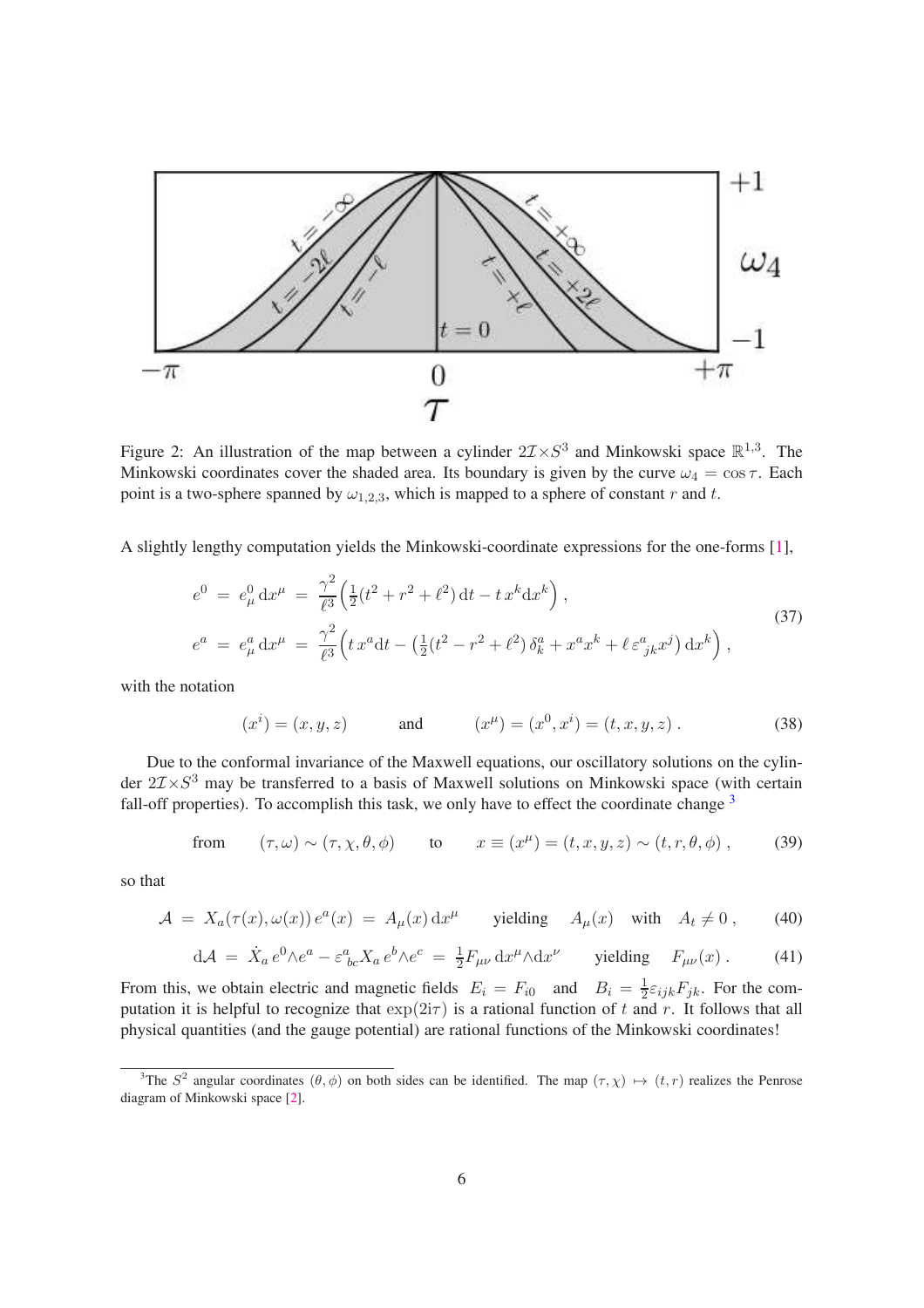#### 6 All knot solutions on Minkowski space

As we shall see below, the simplest  $(j=0)$  solutions neatly reproduces the celebrated Hopf-Rañada electromagnetic knot [\[11,](#page-11-10) [12\]](#page-11-11). From our construction, some general features of all knot solutions can be inferred.

Firstly, at spatial infinity (for t fixed) all field strengths decay like  $r^{-4}$ , but they fall off only as  $(t \pm r)^{-1}$  along the light-cone. Hence, the asymptotic energy flow is concentrated on past and future null infinity and peaks on the light-cone of the spacetime origin. Secondly, the "knot basis" forms a complete set of finite-action configurations. Of course, it does not contain plane waves. Thirdly, the obvious conserved (in Minkowski time) quantities are helicity and energy,

$$
h = \frac{1}{2} \int_{\mathbb{R}^3} (A \wedge F + A_D \wedge F_D) \quad \text{and} \quad E = \frac{1}{2} \int_{\mathbb{R}^3} d^3 x \left( \vec{E}^2 + \vec{B}^2 \right), \tag{42}
$$

where the spatial integration is done at fixed  $t$ . Their common scale is determined by the amplitude of the solution, but their ratio is fixed for the basis configurations. Both quantities are best computed in the "sphere frame" at  $t = \tau = 0$ ,

$$
F = \mathcal{E}_a e^a \wedge e^0 + \frac{1}{2} \mathcal{B}_a \varepsilon^a_{bc} e^b \wedge e^c \,. \tag{43}
$$

Let us focus on type I solutions of a fixed spin  $j$  and suppress these indices. For those one finds

$$
\mathcal{E}_a = -i\Omega \sum_{mn} c_{m,n} Z_a^{m,n} e^{i\Omega \tau} + \text{c.c.} \quad \text{and} \quad \mathcal{B}_a = -\Omega \sum_{mn} c_{m,n} Z_a^{m,n} e^{i\Omega \tau} + \text{c.c.} \,, \quad (44)
$$

which yields

$$
\frac{1}{2} \big( \mathcal{E}_a \mathcal{E}_a + \mathcal{B}_a \mathcal{B}_a \big) = 2\Omega^2 \big| \sum_{m,n} c_{m,n} Z_a^{m,n}(\omega) \big|^2. \tag{45}
$$

The Minkowski energy at  $t=0$  is easily pulled back to the cylinder frame and evaluated by exploiting the orthogonality properties of the hyperspherical harmonics [\[2\]](#page-11-1),

$$
E = \frac{1}{2\ell} \int d^3 \Omega_3 (1 - \omega_4) \left( \mathcal{E}_a \mathcal{E}_a + \mathcal{B}_a \mathcal{B}_a \right) = \frac{1}{\ell} (2j + 1) \Omega^3 \sum_{m,n} |c_{m,n}|^2.
$$
 (46)

A similar computation produces an expression for the helicity. It turns out that single-spin solutions (of both types) have a universal energy-to-helicity ratio  $E/h = |\Omega|/\ell$ .

Fourthly, so-called null fields are easily characterized,

$$
\vec{E}^2 - \vec{B}^2 = 0 = \vec{E} \cdot \vec{B} \qquad \Leftrightarrow \qquad (\vec{E} \pm i\vec{B})^2 = 0 \qquad \Leftrightarrow \qquad \sum_a (\mathcal{E}_a \pm i\mathcal{B}_a)^2 = 0 \,. \tag{47}
$$

For fixed spin  $j$  and type I we infer from above that

$$
\mathcal{E}_a + i\mathcal{B}_a = -2i\,\Omega \sum_{mn} c_{m,n} Z_a^{m,n}(\omega) e^{i\Omega \tau} \qquad \text{(no c.c.!)},
$$
\n(48)

hence in such a sector we have [\[2\]](#page-11-1)

$$
F_{\mu\nu} \quad \text{null} \quad \Leftrightarrow \quad \sum_{a} \left( \sum_{mn} c_{m,n} Z_a^{m,n}(\omega) \right)^2 = 0 \,. \tag{49}
$$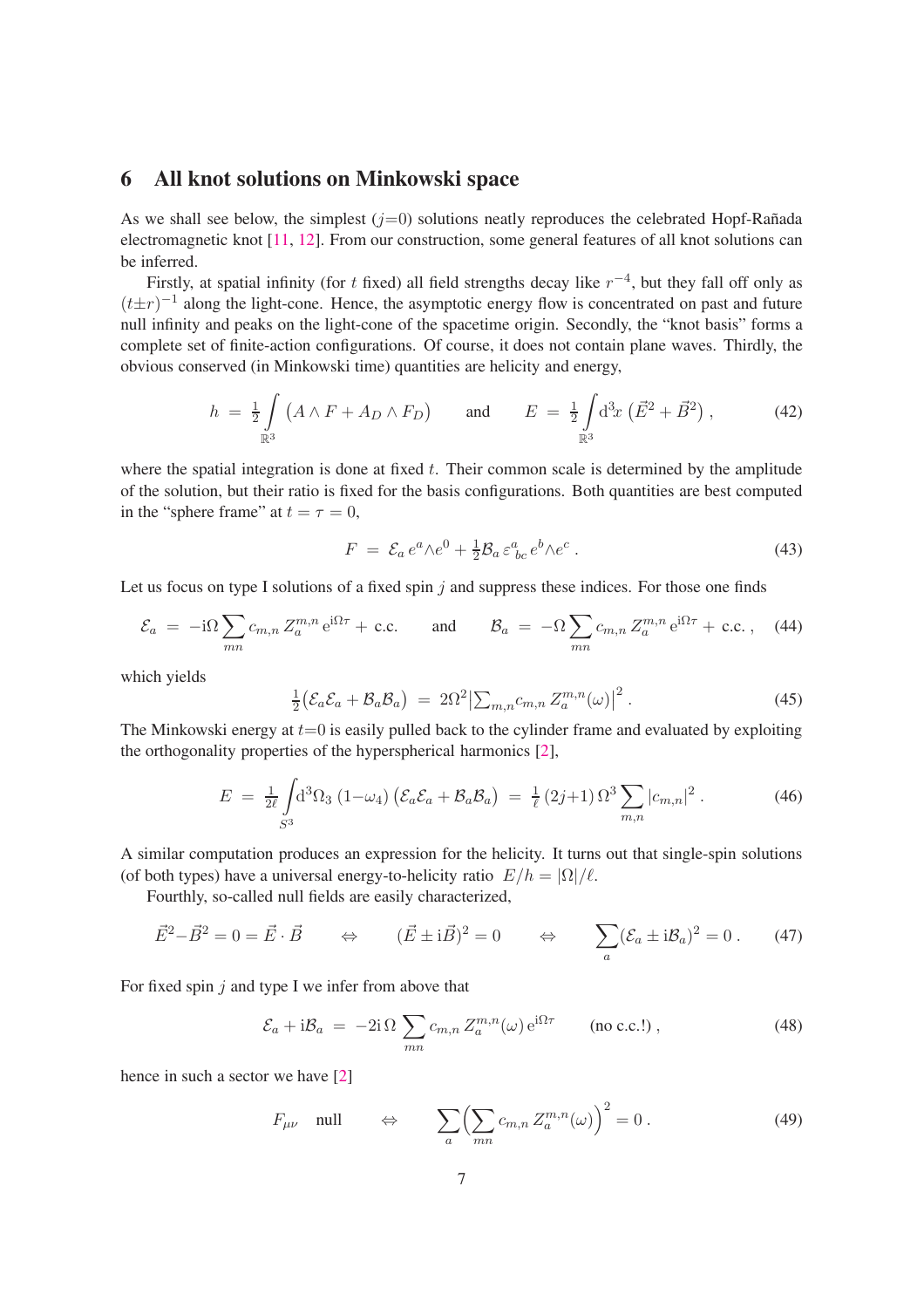Given the known form of the functions  $Z_a^{m,n}(\omega)$  we can expand this expression in hyperspherical harmonics and arrive at  $\frac{1}{6}(4j+1)(4j+2)(4j+3)$  homogeneous quadratic equations for  $(2j+1)(2j+3)$ complex parameters  $c_{m,n}$ . This system is vastly overdetermined, but only  $4j^2+6j+1$  equations are independent, and thus we are still left with  $2j+2$  free complex parameters for the solution manifold, which is explicitly parametrized as follows  $[2]$ ,<sup>[4](#page-8-0)</sup>

$$
c_{m,n}(w,\vec{z}) = \sqrt{\frac{2j+2}{j+1-n}} w^{\frac{j+1-n}{2j+2}} e^{2\pi i k_m \frac{j+1-n}{2j+2}} z_m \quad \text{with} \quad w \in \mathbb{C}^* \quad \text{and} \quad \vec{z} \equiv \{z_m\} \in \mathbb{C}^{2j+1}
$$
\n(50)

and a choice of  $2j+1$  integers  $k_m \in \{0, 1, \ldots, 2j+1\}$  (one of which can be absorbed into  $z_m$ ). Given that the overall scale of the solutions is irrelevant, the null fields form a complete-intersection projective variety of complex dimension  $2j+1$  inside  $\mathbb{C}P^{(2j+1)(2j+3)-1}$ . The simplest example occurs for spin j=0, where the single null-field relation  $c_{0,0}^2 = 2 c_{0,-1} c_{0,1}$  defines a generic rank-3 quadric in  $\mathbb{C}P^2$  or, alternatively, a cone over  $\mathbb{C}P^1$  lying in  $\mathbb{C}^3$ .

#### 7 Examples

We close with two concrete examples. First, the  $j=0$  case represents  $SO(4)$ -symmetric Maxwell solutions in de Sitter space, meaning  $X_a(\tau, \omega) = X_a(\tau)$  thus  $R_a X_b = 0$  and trivializing [\(22\)](#page-4-0) to

$$
\ddot{X}_a = -4 X_a \qquad \Rightarrow \qquad X_a(\tau) = \xi_a \cos(2(\tau - \tau_a)), \qquad (51)
$$

which describes an ellipse in  $\mathbb{R}^3$ .<sup>[5](#page-8-1)</sup> We may always choose a frame where  $\xi_3 = 0$  and  $\tau_2 = 0$ . The overall amplitude is irrelevant as all equations are linear, and solutions can be superposed at will. Specializing to

$$
\xi_1 = \xi_2 = -\frac{1}{8}
$$
 and  $\tau_1 = \frac{\pi}{4}$   $\Leftrightarrow$   $c_{0;0,-1} = c_{0;0,0} = 0$  and  $c_{0;0,1} \in i\mathbb{R}$ , (52)

one has a null configuration with components

$$
X_1(\tau) = -\frac{1}{8}\sin 2\tau \;, \quad X_2(\tau) = -\frac{1}{8}\cos 2\tau \;, \quad X_3(\tau) = 0 \;.
$$
 (53)

The result of a short computation yields

$$
\vec{E} + i\vec{B} = \frac{\ell^2}{\left((t - i\ell)^2 - r^2\right)^3} \begin{pmatrix} (x - iy)^2 - (t - i\ell - z)^2 \\ i(x - iy)^2 + i(t - i\ell - z)^2 \\ -2(x - iy)(t - i\ell - z) \end{pmatrix} . \tag{54}
$$

This is the announced Hopf–Rañada electromagnetic knot  $[11, 12]$  $[11, 12]$ . Our approach also yields its gauge potential.

Second, let us take the real part of the  $(j; m, n) = (1; 0, 0)$  type I basis solution. Combining  $e^{4i\tau}+e^{-4i\tau} = 2\cos 4\tau$  and expressing  $Y_{1;0,\star}$  from [\(26\)](#page-4-3) in terms of  $\omega_A$ , we get

$$
X_{\pm} = -\frac{\sqrt{3}}{\pi} \left( \omega_1 \pm i \omega_2 \right) \left( \omega_3 \pm i \omega_4 \right) \cos 4\tau \quad \text{and} \quad X_3 = -\frac{\sqrt{6}}{\pi} \left( \omega_1^2 + \omega_2^2 - \omega_3^2 - \omega_4^2 \right) \cos 4\tau \,. \tag{55}
$$

<sup>4</sup>These are the generic solutions. There also exist special solutions with  $c_{m,n} = 0$  for  $|n| \neq j+1$ .

<span id="page-8-1"></span><span id="page-8-0"></span><sup>&</sup>lt;sup>5</sup>Every solution  $X_a(\tau)$  spontaneously breaks the SO(4) invariance by the choice of integration constants ( $\xi_a, \tau_a$ ).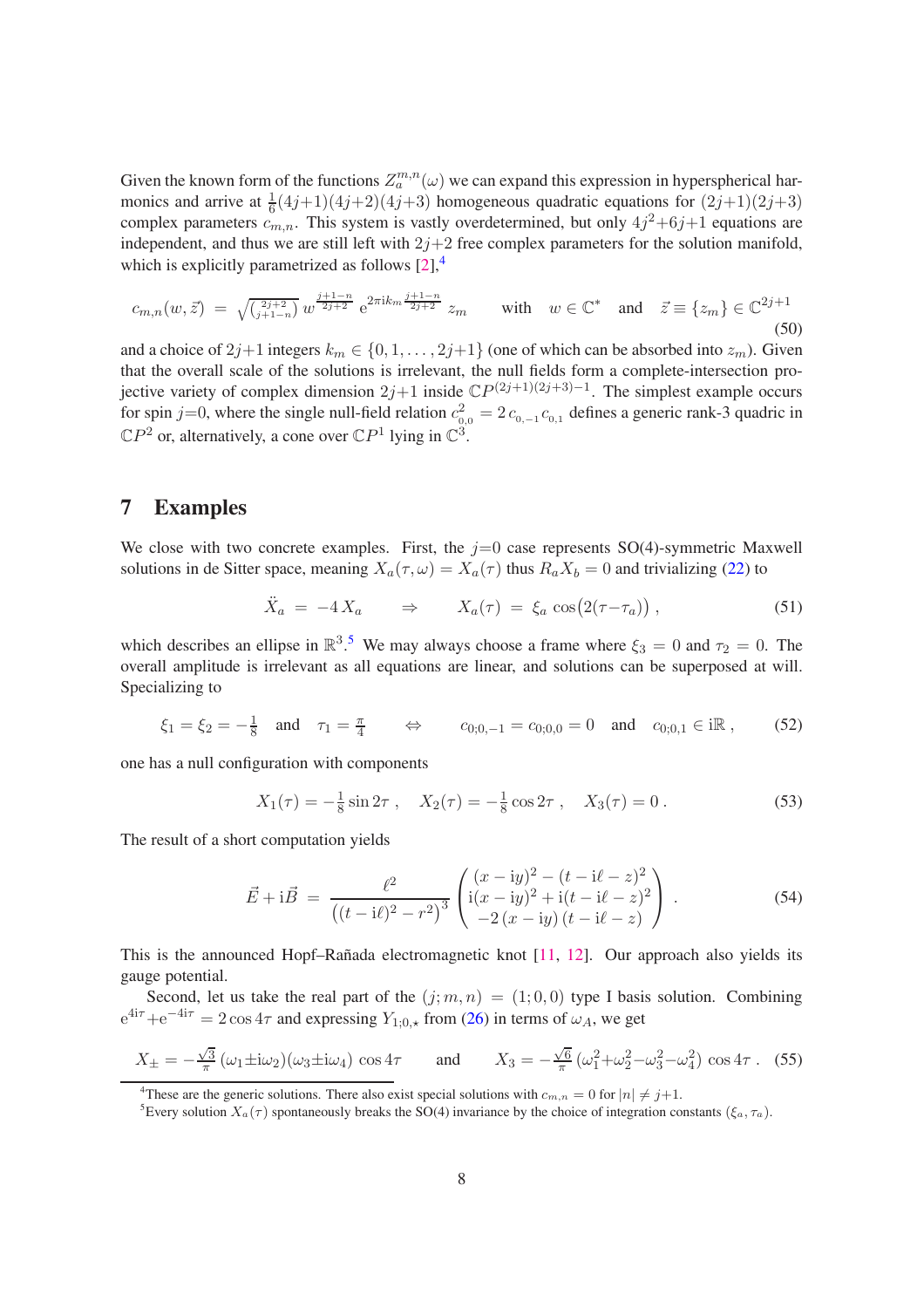This solution takes the explicit form (putting  $\ell=1$ )

$$
(E+iB)_x = \frac{-2i}{((t-i)^2 - x^2 - y^2 - z^2)^5} \times
$$
  
 
$$
\times \left\{ 2y + 3ity - xz + 2t^2y + 2itxz - 8x^2y - 8y^3 + 4yz^2
$$
  
 
$$
+ 4it^3y - 6t^2xz - 8itx^2y - 8ity^3 + 4ityz^2 + 10x^3z + 10xy^2z - 2xz^3
$$
  
 
$$
+ 2(itxz + x^2y + y^3 + yz^2)(-t^2 + x^2 + y^2 + z^2) + (ity - xz)(-t^2 + x^2 + y^2 + z^2)^2 \right\},
$$

$$
(E+iB)_y = \frac{2i}{((t-i)^2 - x^2 - y^2 - z^2)^5} \times
$$
  
 
$$
\times \left\{ 2x + 3ix + yz + 2t^2x - 2ityz - 8x^3 - 8xy^2 + 4xz^2
$$
  
 
$$
+ 4it^3x + 6t^2yz - 8itx^3 - 8itxy^2 + 4itxz^2 - 10x^2yz - 10y^3z + 2yz^3
$$
  
 
$$
+ 2(-ityz + x^3 + xy^2 + xz^2)(-t^2 + x^2 + y^2 + z^2) + (itx + yz)(-t^2 + x^2 + y^2 + z^2)^2 \right\},
$$
  
(56)

$$
(E+iB)_z = \frac{i}{((t-i)^2 - x^2 - y^2 - z^2)^5} \times
$$
  
 
$$
\times \left\{ 1 + 2it + t^2 - 11x^2 - 11y^2 + 3z^2 + 4it^3 - 16itx^2 - 16ity^2 + 4itz^2 - t^4 - 2t^2x^2 - 2t^2y^2 - 2t^2z^2 + 11x^4 + 22x^2y^2 + 10x^2z^2 + 11y^4 - 10y^2z^2 + 3z^4 + 2it(t^2 - 3x^2 - 3y^2 - z^2)(t^2 - x^2 - y^2 - z^2) - (t^2 + x^2 + y^2 - z^2)(-t^2 + x^2 + y^2 + z^2)^2 \right\}.
$$

Figures [3](#page-9-0) and [4](#page-10-0) below show  $t=0$  energy density level surfaces and a particular magnetic field line.



<span id="page-9-0"></span>Figure 3: Energy density level surfaces at  $t=0$  for the  $(1; 0, 0)$  solution above.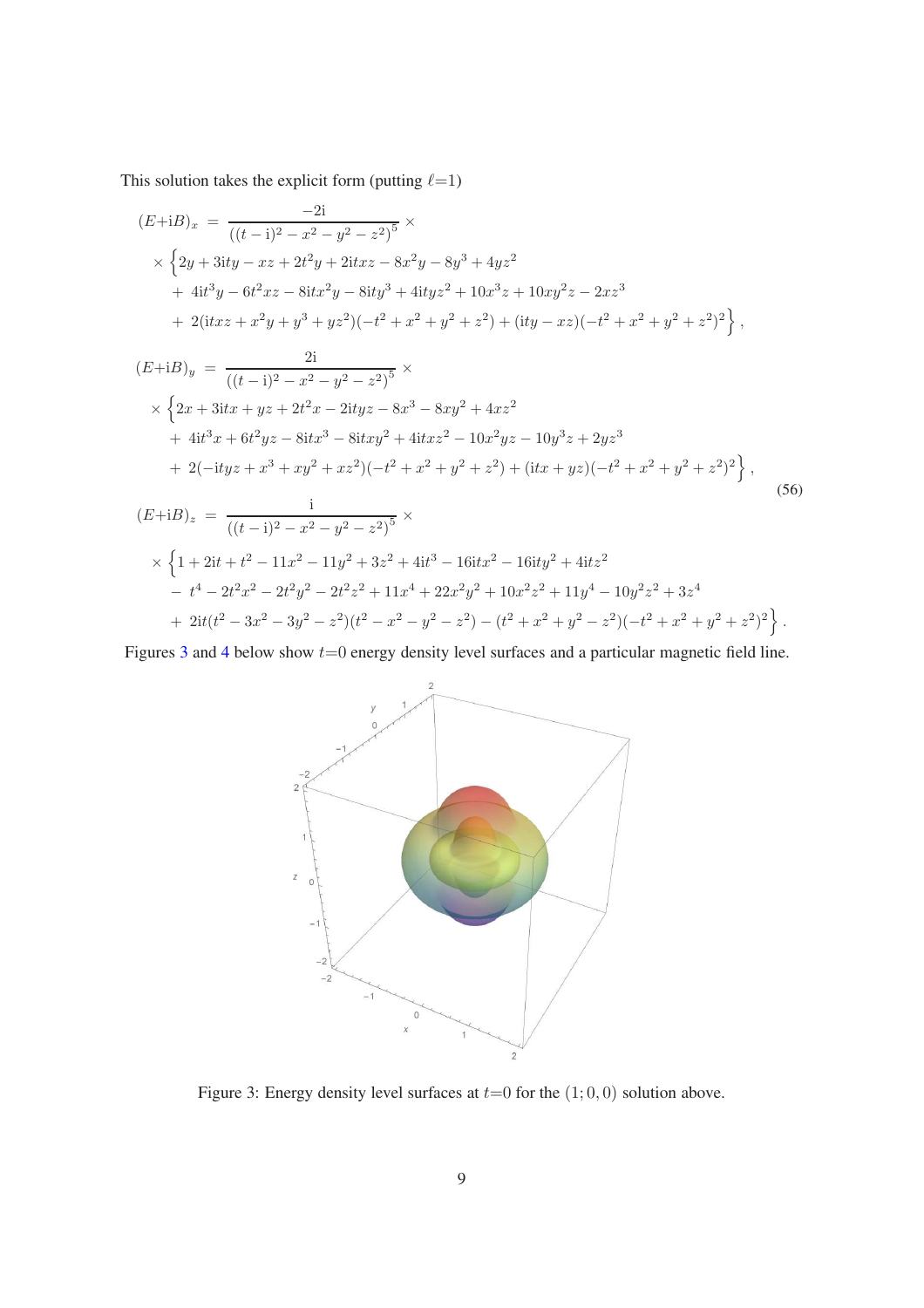

<span id="page-10-0"></span>Figure 4: A particular magnetic field line for the  $(1; 0, 0)$  solution above.

#### 8 Summary and discussion

- Rational electromagnetic fields with nontrivial topology have been investigated since 1989
- We introduced a new construction method based on two insights:
	- the simplicity of solving Maxwell's equations on a temporal cylinder over a three-sphere
	- the conformal equivalence of a cylinder patch  $\{\tau, \omega\}$  to Minkowski space  $\{x\} \equiv \{t, \vec{x}\}\$
- The gauge potential is transferred via  $\mathcal{A} = X_{\nu}(\tau,\omega) e^{\nu} = X_{\nu}(\tau(x), \omega(x)) e^{\nu}_{\mu}(x) dx^{\mu}$
- Only finite-time  $\tau \in (-\pi, +\pi)$  dynamics is required on the cylinder
- Our solutions have finite energy and action, by construction
- Energy and helicity are easily computed, null fields can be fully characterized
- A complete basis was constructed for sufficiently fast spatially and temporally decaying fields
- The non-Abelian extension couples different  $j$  components of  $X_a$  and will be harder to treat
- The method may be useful for numerics of Yang–Mills dynamics in Minkowski space

#### Acknowledgments

The author is grateful to Gleb Zhilin and Kaushlendra Kumar for their contributions to [\[1,](#page-11-0) [2\]](#page-11-1).